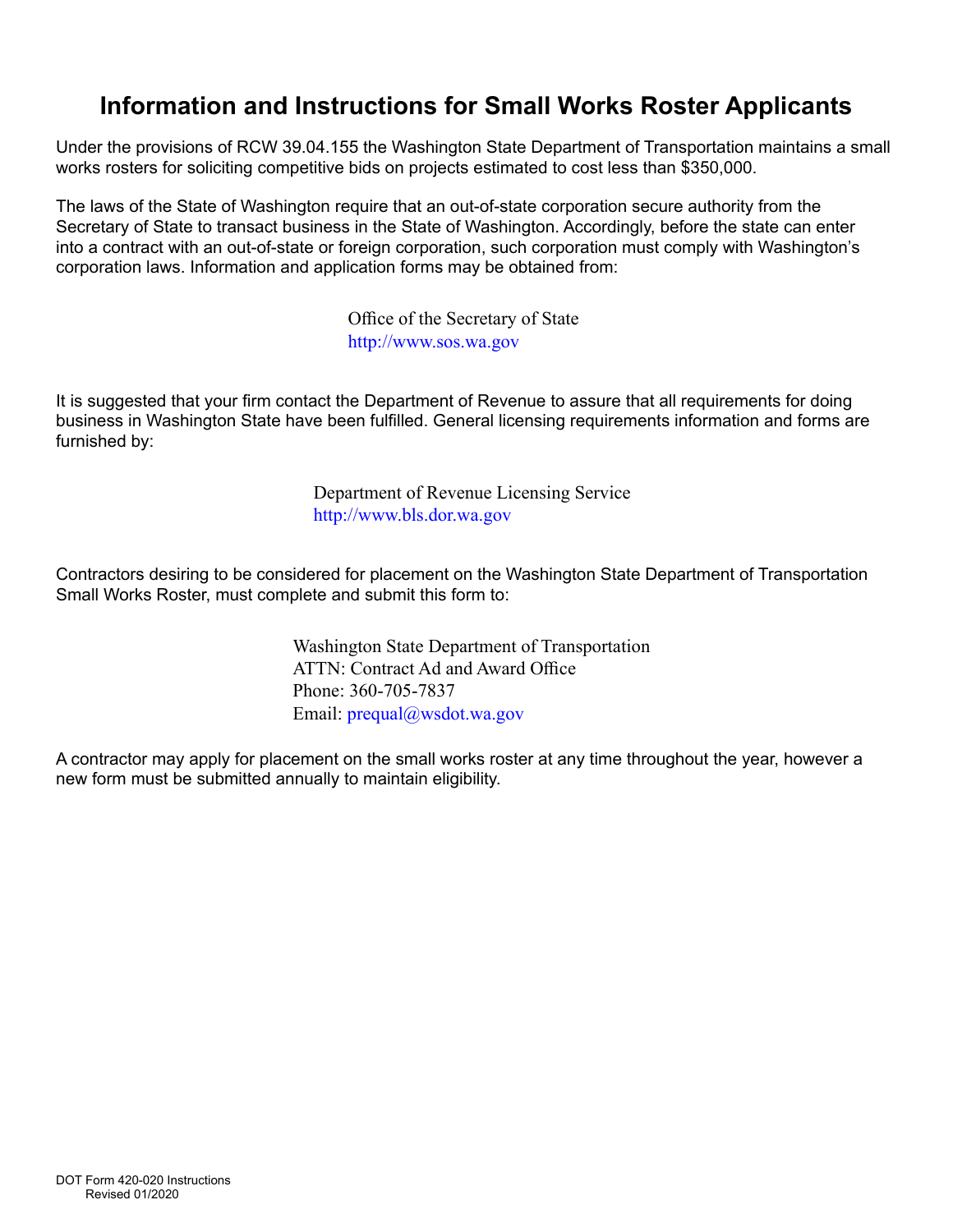

All correspondence and inquires pertaining to Prequalification of Bidders should be directed to:

Contract Ad and Award Office Department of Transportation Phone: 360-705-7837 Email: [prequal@wsdot.wa.gov](mailto:prequal%40wsdot.wa.gov?subject=)

#### **NOTE:** Before executing this form, read all information and instruction pages carefully. This questionnaire is not for MBE/DBE or WBE Certification.

When application is complete submit by email to prequal@wsdot.wa.gov

| Name of Applicant or Firm (As registered with Washington Secretary of State)                     |     |                                                  |              |  |                          |
|--------------------------------------------------------------------------------------------------|-----|--------------------------------------------------|--------------|--|--------------------------|
| <b>Street Address</b>                                                                            |     | City                                             | <b>State</b> |  | Zip Code                 |
| PO Box                                                                                           |     | City                                             | <b>State</b> |  | Zip Code                 |
| Telephone                                                                                        | Fax | Unified Business Identifier Number (UBI)         |              |  | Federal Employees ID No. |
| The above Applicant or Firm's Certification<br>Status as certified by the Office of Minority and |     | <b>Email for Prequalification Communications</b> |              |  |                          |
| Women's Business Enterprises. (OMWBE)<br>must be submitted annually to maintain<br>eligibility:  |     | Email to Receive Bidding Opportunities           |              |  |                          |
| <b>MBE - Minority Business Enterprise</b>                                                        |     |                                                  |              |  |                          |
| <b>WBE - Women Business Enterprise</b>                                                           |     |                                                  |              |  |                          |
| DBE - Disadvantaged Business Enterprise                                                          |     |                                                  |              |  |                          |

#### **Preparation of Small Works Questionnaire**

All answers and other entries must be specific, complete in detail, and typewritten or printed. Pencil is not acceptable. If this requirement is not met your questionnaire may be returned.

A corporation, co-partnership, or joint venture must furnish all information requested in the appropriate form at the top of page 4. The execution of the affidavit on page 5 must be complete.

No fee is required in order to prequalify to bid on state small works projects. Full compliance with these instructions will avoid delay in effecting prequalification and the delivery of the bidding proposal forms to contractors properly prequalified.

Schedules and attachments may be furnished to supplement the Questionnaire, however, it is essential that the form be completed in full.

Prequalification may be established in any calendar quarter and is renewable annually.

The information contained in the Questionnaire will be used to establish the class ratings of the applicant for the next year or remaining portion thereof. Contractor prequalification is an annual process that is to be renewed each year in the same quarter. Applicants will be notified in writing of their placement on the applicable small works roster when qualified. The letter will identify the classes of work they have been prequalified for.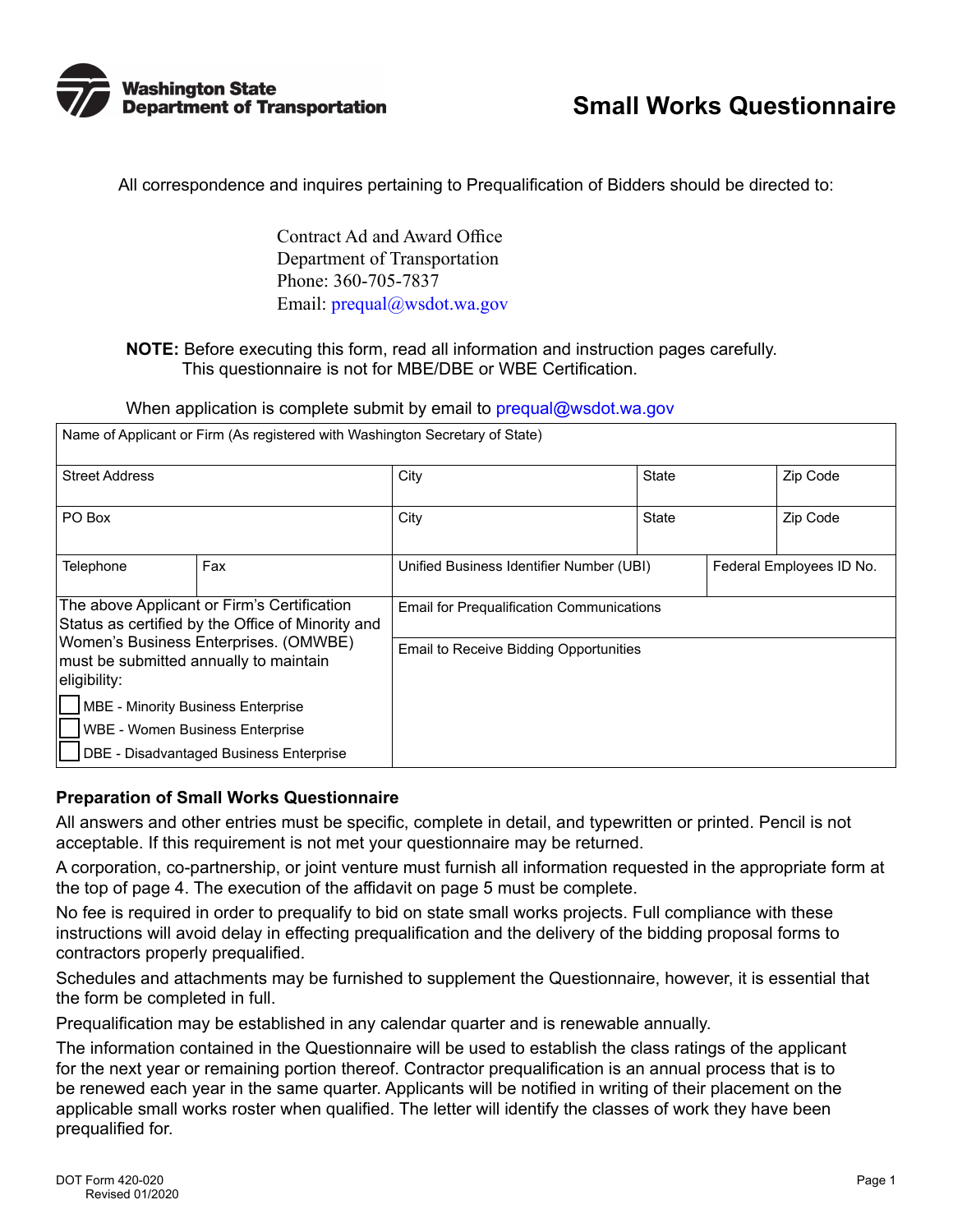

# **Small Works Questionnaire**

### **Small Works Questionnaire**

- 1. How many years has your organization been in business as a general contractor under your present business name?
- 2. Has your organization ever failed to complete any work awarded to you?  $\Box$  Yes  $\Box$  No If "Yes", state where and reasons why:
- 3. List projects your organization has completed in the past three (3) years as described in the attached Class of Work Sheets. Note: a minimum of three (3) projects must be listed.

|                 | Contract<br>Amount \$ | * Class of<br>Work | Scheduled<br>Completion. Date | Prime or<br>Sub | Title / Contract No. | Contracting Agency and Contact Name, Phone and<br>Email (Email for contacts is required for processing of<br>the application.) |
|-----------------|-----------------------|--------------------|-------------------------------|-----------------|----------------------|--------------------------------------------------------------------------------------------------------------------------------|
| 3a.             |                       |                    |                               |                 |                      |                                                                                                                                |
| $3b$ .          |                       |                    |                               |                 |                      |                                                                                                                                |
| 3c.             |                       |                    |                               |                 |                      |                                                                                                                                |
| 3d.             |                       |                    |                               |                 |                      |                                                                                                                                |
| 3e              |                       |                    |                               |                 |                      |                                                                                                                                |
| $\overline{3f}$ |                       |                    |                               |                 |                      |                                                                                                                                |
| $\overline{3g}$ |                       |                    |                               |                 |                      |                                                                                                                                |
| $\overline{3h}$ |                       |                    |                               |                 |                      |                                                                                                                                |

Per attached work class(es) sheets. Attach additional sheet(s) if more space is needed. Work Classes listed on page C1 and C2 are for highway, roads and bridge related work.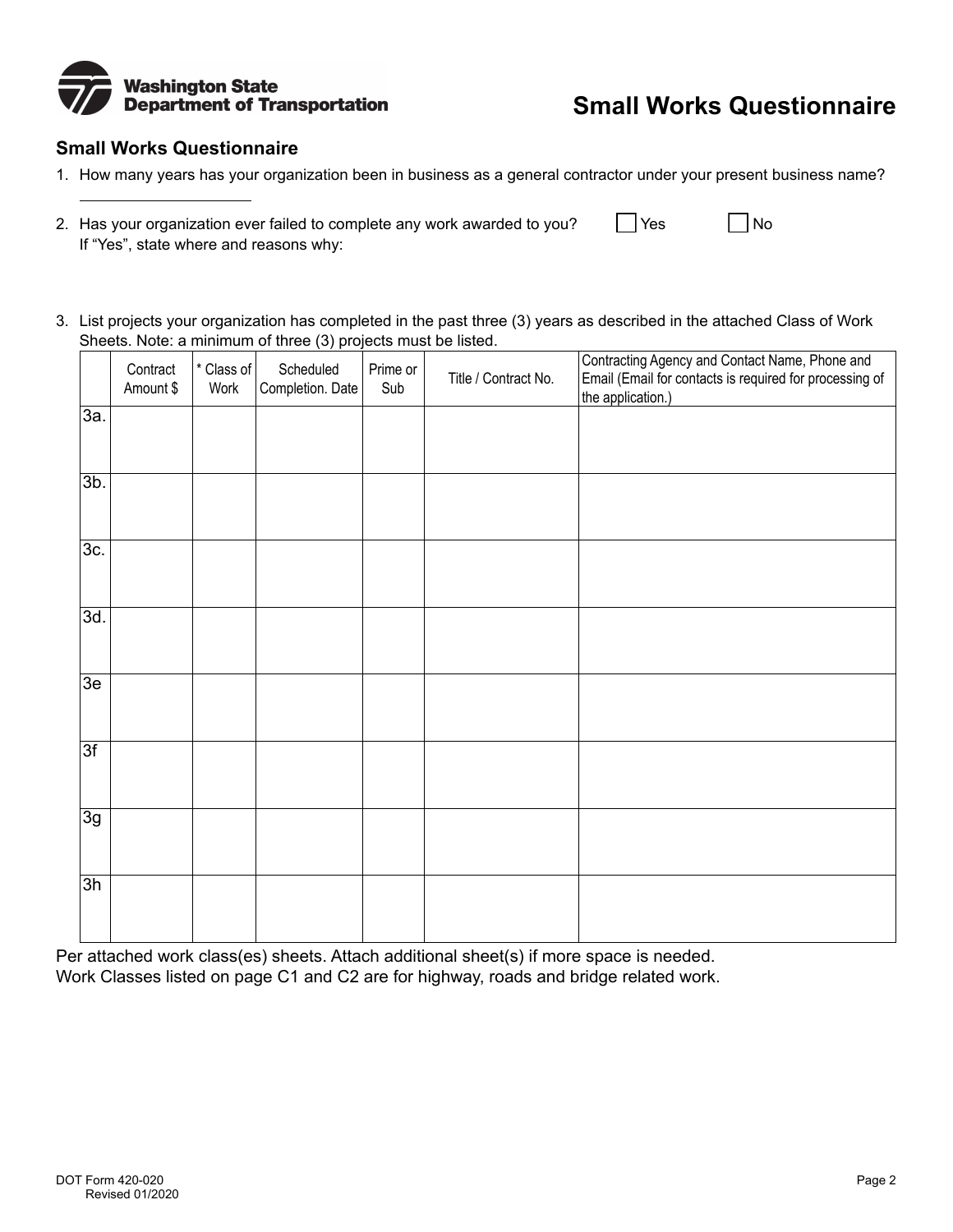4. In which of the following classes of work do you feel your firm has the equipment and experienced personnel to qualify for the classification? (Indicated in parenthesis below each classification is suggested equipment for applicants.) Indicate those classes for which you feel your firm qualifies by marking (X) the appropriate box. Identify specifically in the column on the right the completed project(s) you have shown on Page 2 which are examples of the class of work you are requesting prequalification (i.e., 3a). \*\* Note: Work has to be self performed to be considered. \*\*

| <b>Class</b><br><b>Number</b> | <b>Class Description</b>                                                                                                                     | Project Example (From Page 2) |
|-------------------------------|----------------------------------------------------------------------------------------------------------------------------------------------|-------------------------------|
|                               | Clearing, Grubbing, Grading, and Drainage (Scrapers or trucks, graders,<br>compaction equipment, dozers, backhoes, frontloaders.)            |                               |
| $\overline{2}$                | Production and placing of crushed materials (Crushing plant, haul<br>vehicles, motor patrol, compaction equipment)                           |                               |
| 3                             | Bituminous Surface Treatment (Distributor, chip, spreader, rollers, trucks,<br>graders, compaction equipment, dozers, backhoes, frontloaders |                               |
| 4                             | Asphalt Concrete Paving (Asphalt plant, asphalt pavers, rollers, trucks)                                                                     |                               |
| 5                             | Cement Concrete Paving. (Slipform paving machines, concrete plant,<br>trucks)                                                                |                               |
| 6                             | Bridges and Structures (Cranes, general building tools)                                                                                      |                               |
| 7                             | Buildings (General building tools)                                                                                                           |                               |
| 8                             | Painting - Structural (Painting equipment, scaffolds, ladders etc.)                                                                          |                               |
| 9                             | Traffic Signals (Ladder trucks, electrician tools)                                                                                           |                               |

List other applicable classes by title and number as shown in the Prequalification Work Classes Listing on pages C1 and C2. Facilities and building contractors need only list the work class(es) they are qualified to perform and interested in competing for and the county(s) where they desire to work that are listed on pages C3 through C6.

| Class<br>Number | <b>Class Description</b> | Project Example (From Page 2) |
|-----------------|--------------------------|-------------------------------|
|                 |                          |                               |
|                 |                          |                               |
|                 |                          |                               |
|                 |                          |                               |
|                 |                          |                               |
|                 |                          |                               |
|                 |                          |                               |
|                 |                          |                               |
|                 |                          |                               |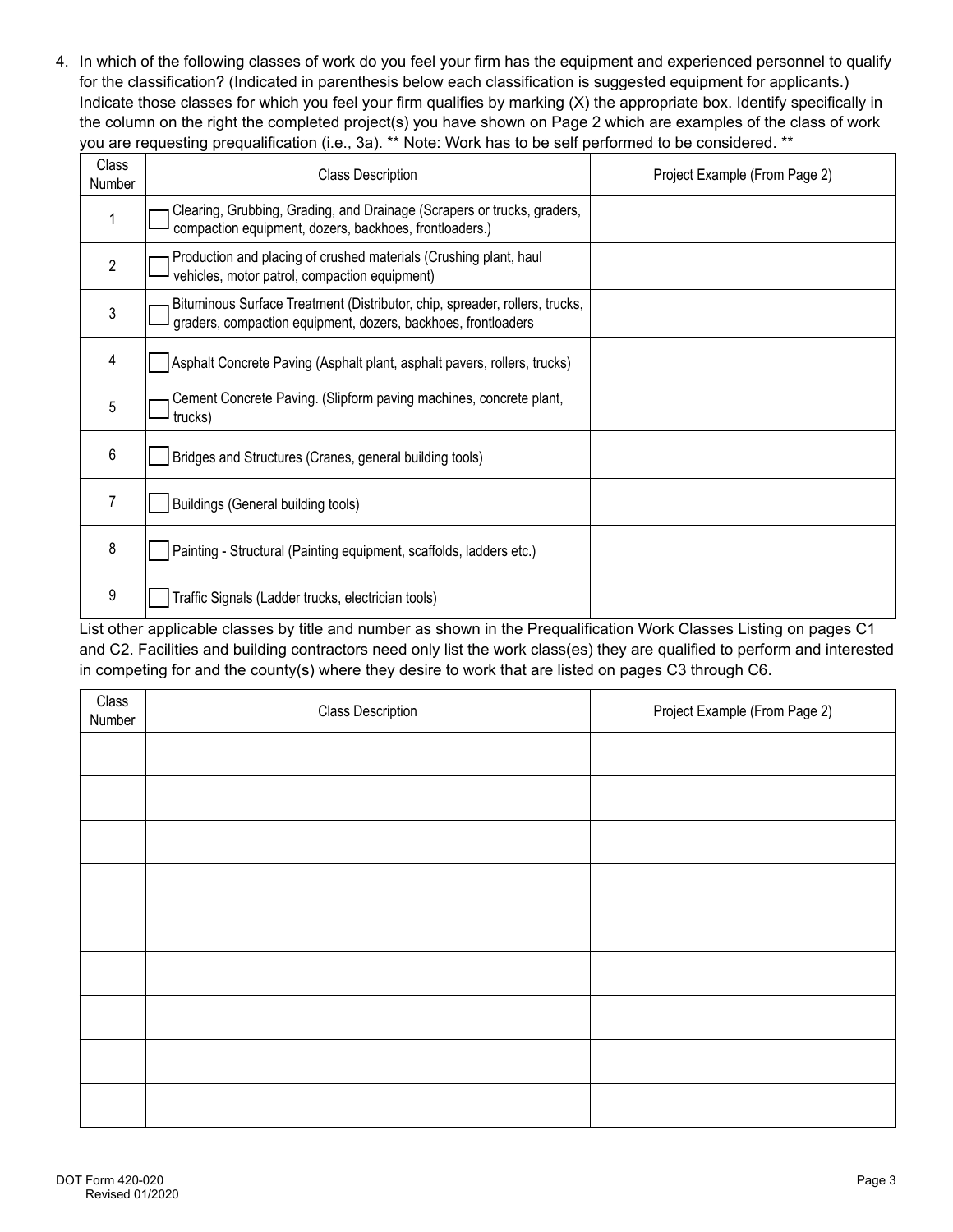# **Type of Organization**

| LLC <br>Co-Partnership   Joint Venture<br>Sole Proprietorship<br>Corporation                      |                |                                                                                   |  |  |
|---------------------------------------------------------------------------------------------------|----------------|-----------------------------------------------------------------------------------|--|--|
|                                                                                                   | Corporation    | <b>Co-Partnership or Joint Venture</b>                                            |  |  |
| Date Incorporated (Month/Year)                                                                    | In What State? | Date of Organization                                                              |  |  |
| President's Name                                                                                  |                | <b>Status</b><br>General<br>Limited<br>Assoc.                                     |  |  |
| Vice President's Name                                                                             |                | Is there any limitation on duration of Co-Partnership or<br>Joint Venture? Yes No |  |  |
| Secretary's Name                                                                                  |                | If "Yes", Explain:                                                                |  |  |
| Treasurer's Name                                                                                  |                |                                                                                   |  |  |
| If Out-of-State Corporation, have you complied with<br>Washington's Corporation Laws?   Yes<br>No |                |                                                                                   |  |  |

#### **Non-Collusion**

In order for your application for Prequalification to be considered, it is necessary to furnish the following information:

- Yes  $\bigsqcup$  No 1. Has your firm ever been indicted, pled guilty, pled nolo contendere (no contest), or been convicted of any offense that has resulted in your firm being barred from or performing work for any State, Local, or Federal Government? If "Yes", attach a separate sheet(s) to this form giving the details involved, the names of the individuals, and their current employment status with your firm. 2. Has any officer, employee, or other member of your firm ever been debarred for violation of
- Yes  $\bigsqcup$  No Yes  $\bigsqcup$  No various Public Constraint Acts incorporating Labor Standards Provision? If "Yes", attach a separate sheet(s) to this form giving the details involved. 5. Has your firm or any officer, employee, or member of your firm ever been debarred for violation of various Public Constraint Acts incorporating Labor Standards Provision? If "Yes", attach a
- separate sheet(s) to this form giving the details involved. 6. Is your firm under the protection of the bankruptcy court, have pending any petition in bankruptcy court or have you made an assignment for the benefit of creditors?

#### **Authorized Signatures**

List the names and titles of those individuals in your organization who are authorized to execute proposals, contracts, bonds, and other documents and/or instruments on behalf of the organization. Specify if more than one signature is required.

| Name | Title | Signature |
|------|-------|-----------|
|      |       |           |
|      |       |           |
|      |       |           |
|      |       |           |
|      |       |           |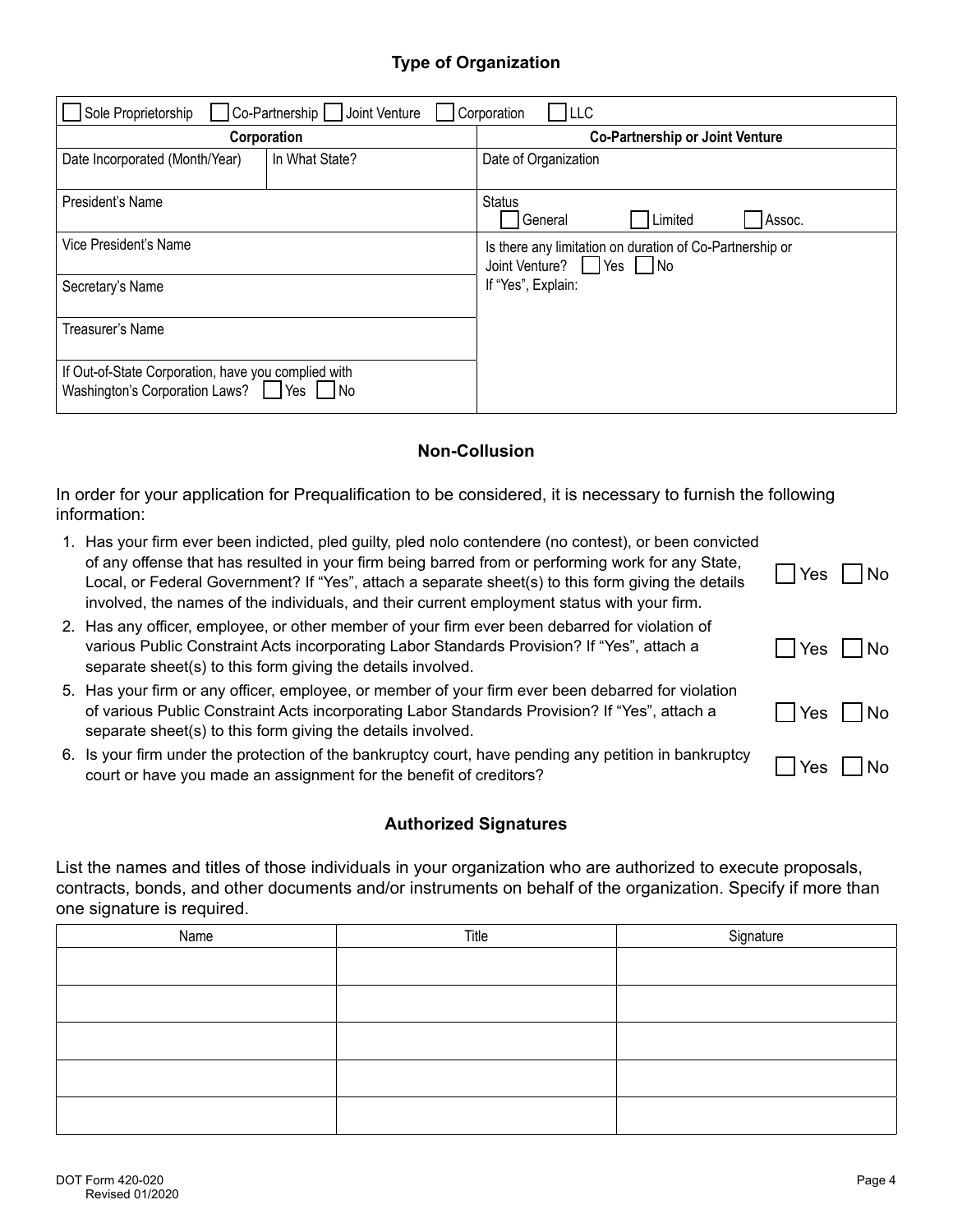# **Execution of the Affidavit**

| <b>Sole Proprietorship</b> | Signature of the individual in the firm name under which business is conducted.                                                                                               |
|----------------------------|-------------------------------------------------------------------------------------------------------------------------------------------------------------------------------|
| <b>Co-Partnership</b>      | The signature of all partners, general and limited under the firm name, or the<br>signature of their Attorney in Fact.                                                        |
| Corporation                | The signature of the authorized officer(s) of the corporation with the corporate<br>seal affixed.                                                                             |
| <b>Joint Venture</b>       | Signatures of an authorized representative of each party to the joint venture.<br>Corporate members of a joint venture shall also affix their corporate seal if<br>available. |

### **Affidavit**

The undersigned, being duly sworn, deposes and says that the foregoing is a true statement of facts concerning the sole proprietorship, corporation, co-partnership or joint venture herein named, as of the date indicated; that the firm or individuals as of the date thereof; that the answers to the foregoing interrogatories are true; that this statement is for the express purpose of inducing the Washington State Department of Transportation to award the said firm or individual a contract; and that any depository, vendor, or together agency herein named is hereby authorized to supply the Washington Sate Department of Transportation or its agent with any information to verify this statement.

**Name of Firm** (As registered with Washington Secretary of State):

| Authorized<br>Signature         | Authorized<br>Signature                          |  |  |
|---------------------------------|--------------------------------------------------|--|--|
| Authorized<br>Signature         | Authorized<br>Signature                          |  |  |
| Subscribed and sworn to me this | . day of _________ , __                          |  |  |
|                                 | Notary Public in and for the State of __________ |  |  |
|                                 | residing at _                                    |  |  |
|                                 | Notary Public:                                   |  |  |
| Corporate Seal if available     | Notary Seal                                      |  |  |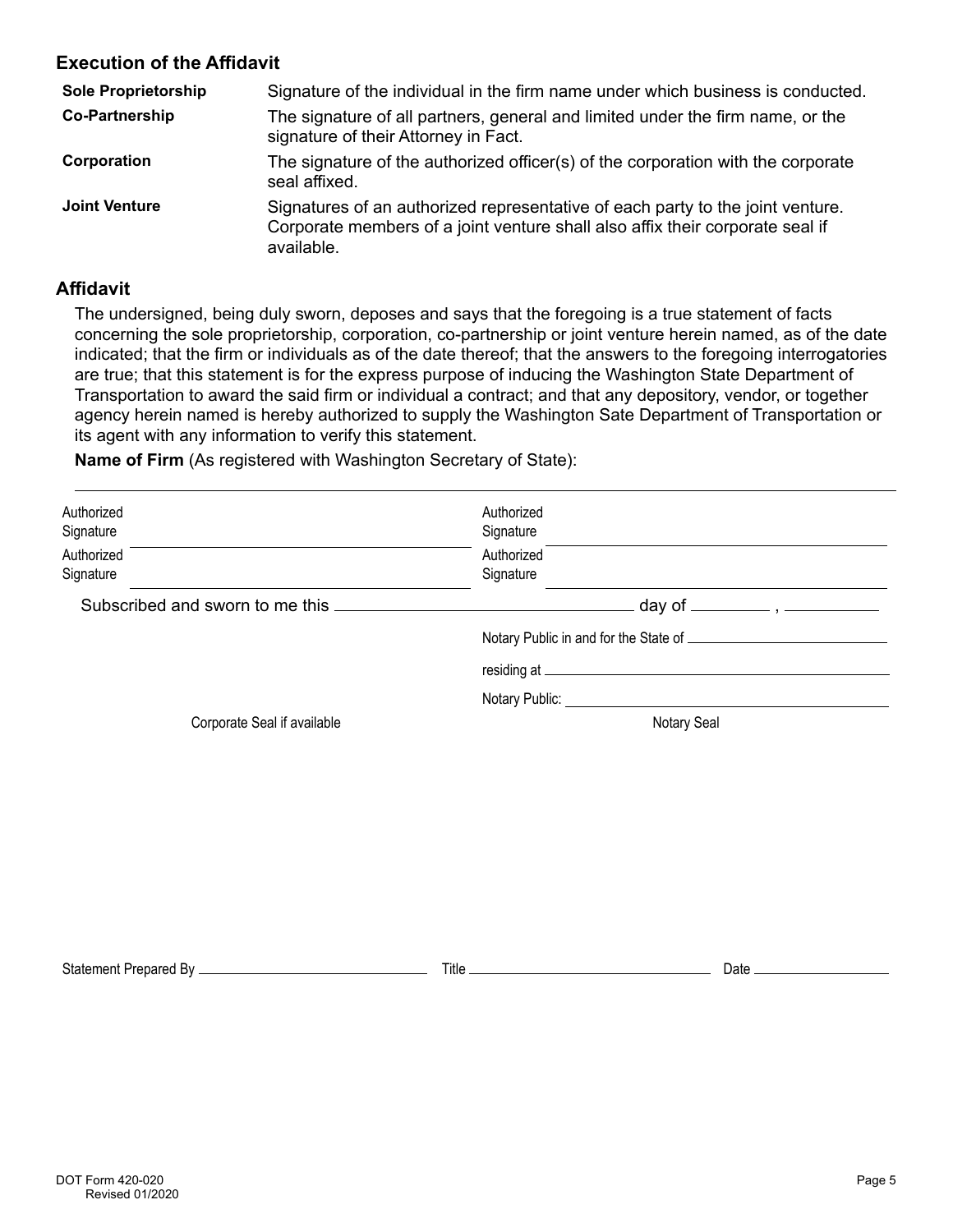# **Prequalification Work Classes - Highway Construction**

|                            | r requamncation work Glasses - mgmway Gonstruction                                                                                                                |                            |                                                                                                                                                                                                                                     |
|----------------------------|-------------------------------------------------------------------------------------------------------------------------------------------------------------------|----------------------------|-------------------------------------------------------------------------------------------------------------------------------------------------------------------------------------------------------------------------------------|
| Class 1                    | <b>Clearing, Grubbing, Grading and Draining</b><br>Removal of tree stumps, modification of the ground<br>surface by cuts and fills, excavating of earth materials | $\Box$ Class 16            | <b>Illumination and General Electric</b><br>Highway illumination, navigational lighting, wiring,<br>junction boxes, conduit installation.                                                                                           |
|                            | the placement of drainage structures, and construction<br>of structural earth walls.                                                                              | Class 17                   | <b>Cement Concrete Curb and Gutter</b><br>Sidewalks, spillways, driveways, monument cases and                                                                                                                                       |
| $\Box$ Class 2             | <b>Production and Placing of Crushed Materials</b><br>Production and placing crushed surfacing materials and<br>gravel.                                           | $\Box$ Class 18            | covers, right-of-way markers, traffic curbs, and gutters.<br><b>Asphalt Concrete Curb and Gutter</b><br>Sidewalks, spillways, driveways, monument cases and<br>covers, right-of-way markers, traffic curbs, and gutters.            |
| Class 3                    | <b>Bituminous Surface Treatment</b><br>Placing of crushed materials with asphaltic application.                                                                   | $\Box$ Class 19            | <b>Riprap and Rock Walls</b><br>Mortar, rubble, and masonry walls; rock retaining                                                                                                                                                   |
| $\bigcup$ Class 4          | <b>Asphalt Concrete Paving</b><br>Production and placing Asphalt Concrete Plant Mix<br>Pavement.                                                                  |                            | walls, and placing of large broken stone on earth<br>surfaces for protection against the action of water.                                                                                                                           |
| $\vert$ Class 5            | <b>Cement Concrete Paving</b><br>Production and placing cement concrete pavement.                                                                                 | Class 20                   | <b>Concrete Structures Except Bridges</b><br>Cast-in place median barrier, prestressing, post-                                                                                                                                      |
| $\Box$ Class 6             | <b>Bridges and Structures</b><br>Construction of bridges and other major structures of<br>timber, steel, and concrete.                                            |                            | tensioned structures, footings, prefabricated panels and<br>walls, retaining walls, and ramps, foundations, rock<br>bolts, and concrete slope protection.                                                                           |
| $\Box$ Class 7             | <b>Buildings</b><br>Construction of buildings and related structures and<br>major reconstruction and remodeling of such buildings.                                | $\Box$ Class 21            | <b>Tunnels and Shaft Excavation</b><br>Tunnel excavation, rock tunneling, and soft bore<br>tunneling.                                                                                                                               |
| $\neg$ Class 8             | Painting<br>Painting bridges, buildings, and related structures.                                                                                                  | $\Box$ Class 22            | Piledriving<br>Driving concrete, steel, and timber piles.                                                                                                                                                                           |
| $\Box$ Class 9             | <b>Traffic Signals</b><br>Installation of traffic signal and control systems.                                                                                     | Class 23                   | <b>Concrete Surface Finishes</b><br>Architectural concrete surface finishes (fractured fin,                                                                                                                                         |
| $\vert$ Class 10           | <b>Structural Tile Cleaning</b><br>Cleaning tunnels, large buildings and structures and                                                                           |                            | random board, exposed aggregate, etc.). Waterproofing<br>concrete surfaces (clear or pigmented sealer.)                                                                                                                             |
| $\Box$ Class 11            | storage tanks.<br>Guardrail                                                                                                                                       | Class 24                   | Fencing<br>Wire and metal fencing, glare screens.                                                                                                                                                                                   |
|                            | Construction of a rail secured to uprights and erected as<br>a barrier between, or beside lanes of a highway.                                                     | $\Box$ Class 25            | <b>Bridge Deck Repair</b><br>Bridge expansion joint repair and modification, bridge<br>deck resurfacing, repair, and deck seal.                                                                                                     |
| $\bigcap \text{Class } 12$ | <b>Pavement Marking (Excluding Painting)</b><br>Thermoplastic markings, stripes, bars, symbols, etc.<br>Traffic buttons, lane markers, guide posts.               | $\Box$ Class 26            | <b>High Friction Surface Treatment</b><br>Exposed aggregate, fractured-in and rope textured<br>finishes; waterproofing concrete surfaces (clear or                                                                                  |
| Class 13                   | <b>Demolition</b>                                                                                                                                                 | Class 27                   | pigmented sealer.<br><b>Signing</b>                                                                                                                                                                                                 |
|                            | Removal of timber, steel, and concrete structures and<br>obstructions.                                                                                            |                            | Sign structures and sign foundations.                                                                                                                                                                                               |
| $\bigcap$ Class 14         | <b>Drilling and Blasting</b><br>Controlled blasting of rock and obstructions by means<br>of explosives.                                                           | $\Box$ Class 28            | <b>Drilled Large Diameter Slurry Shafts</b><br>Drilled Shafts 4' diameter or larger and greater than<br>15' deep when excavation is performed utilizing the<br>wet method and concrete is placed by tremie methods<br>under slurry. |
| $\Box$ Class 15            | <b>Sewers and Water Mains</b><br>Draining, pipe jacking, water systems, pumping<br>stations, storm drainage systems, sewer rehabilitation,                        | $\Box$ Class 29            | <b>Slurry Diaphragm and Cut-Off Walls</b><br>Slurry excavation and the construction of structural<br>concrete walls and slurry cut-off walls.                                                                                       |
|                            | sewage pumping stations, pressurized lines.                                                                                                                       | Class 30<br>$\blacksquare$ | <b>Surveying</b><br>Highway construction surveying.                                                                                                                                                                                 |